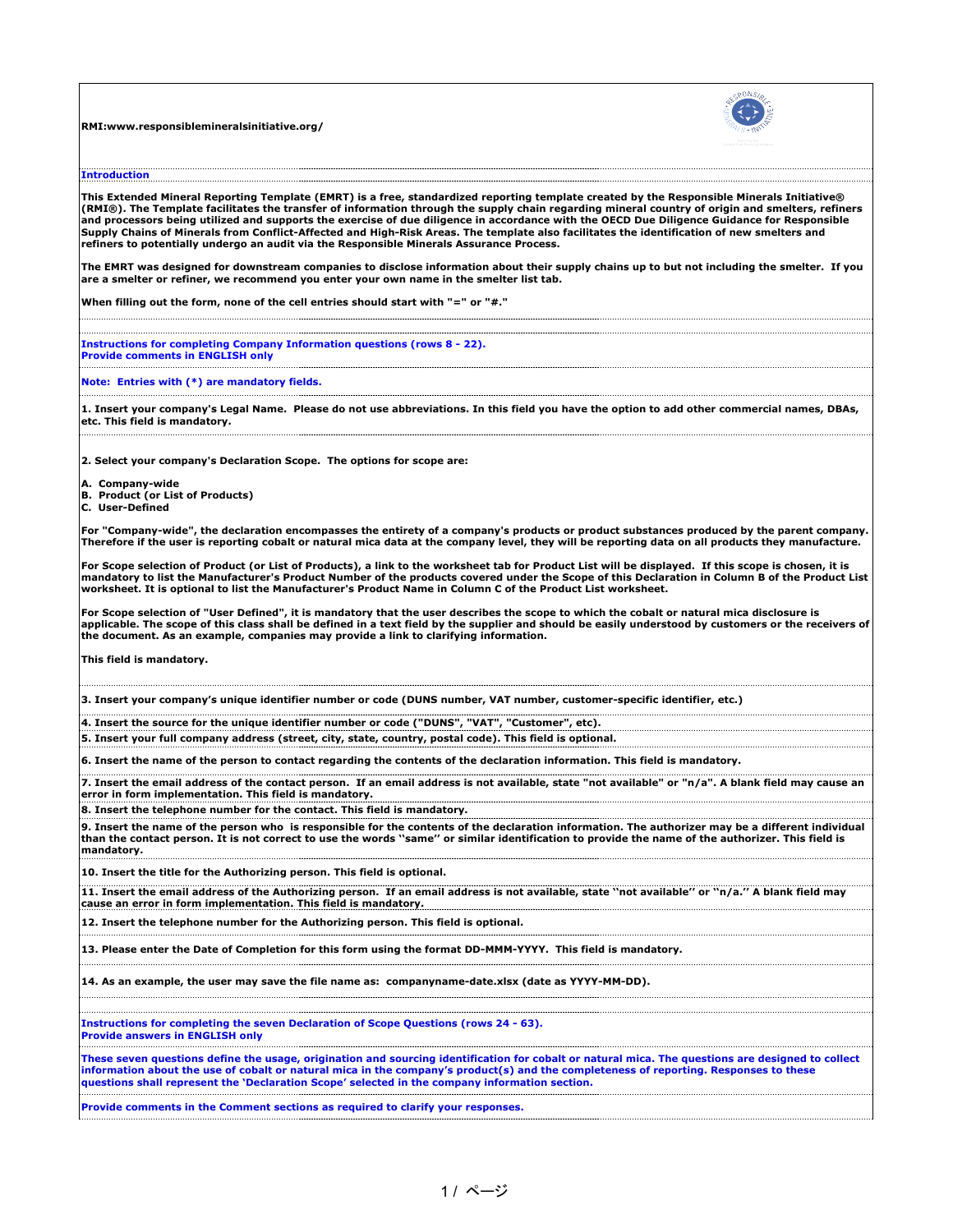**Provide an answer using the pull down menu selections. If the response for cobalt or natural mica to question 1 and 2 is positive, then all questions shall be completed for cobalt or natural mica and the following due diligence questions (A to G) shall be completed about the company' s overall due diligence program.**

**1. This question is used to determine whether cobalt or natural mica is within the scope of the reporting requirement. The response to this question serves to exclude any trace-level contaminants or naturally-occurring by-products.**

**This question asks if any cobalt or natural mica is used as raw material, component or additive in a product that you manufacture, including compounds. Impurities from raw materials, components, additives, abrasives, and cutting tools are outside the scope of the survey.**

**The answer to this question shall be either "yes" "no" "unknown" or "not applicable for this declaration". "Not applicable for this declaration" can be used if a material is not in scope of the declaration.**

**Some companies may require substantiation for a "No" answer that should be entered into the Comment Field.**

**2. This question shall be answered for cobalt and/or mica for which the answer to question 1 is "yes." This is the second of two questions for which the response is used to determine whether the cobalt or mica is within the scope of this reporting template. This question is dependent upon the question and response to Question 1. This question is intended to identify cobalt and mica which are intentionally added or included in the manufacturing process of a product where some amount of the cobalt and mica remains in the finished product. This includes cobalt and mica which may not have been intended to become part of the final product and may not be necessary to the functionality of the product but are only present as residuals of the manufacturing process. In many cases, the manufacturer may have attempted to remove or facilitate**  consumption of the cobalt and mica during the manufacturing process, however, some amount of the cobalt and mica remains. Should the cobalt |<br>or mica, which is added or included during the manufacturing process, be comple **the completion of that process, the response to this question would be no.**

**This question shall be answered for cobalt and mica. Valid answers to this question are either "yes", "no", or "unknown". This question is mandatory.** 

3. This is a declaration that any portion of the cobalt or natural mica contained in a product or multiple products originates from a conflict-<br>affected and high-risk area (CAHRA). The answer to this question should be "ye

The answers to this question for cobalt shall be "yes," "no," "unknown," or "DRC only." The answers to this question for mica shall be "yes,"<br>"no," "unknown," or "India and/or Madagascar only." Substantiate a "Yes" answer **acceptable response. This question is mandatory for cobalt or natural mica if the response to Question 1 and 2 is "Yes."**

**4. This is a declaration that identifies whether cobalt contained in the product(s) originate exclusively from recycled or scrap sources.** 

**The answer to this question shall be "yes", "no", or "unknown".**

**A "Yes" answer means that 100% of the cobalt comes from recycled or scrap sources. A "No" answer means that some of the raw material does not come from recycled or scrap sources. An "Unknown" answer means that the user does not know whether or not 100% of the raw material comes from recycled or scrap sources. This field is mandatory.**

**Note: As of the date of this publication, there is no significant post-consumer recycling of mica.**

**5. This is a question to determine whether a company has received disclosures from all direct suppliers reasonably believed to be providing cobalt or natural mica contained in the products covered by the scope of this declaration. Permissible responses to this question are:**

 **100% Greater than 90% Greater than 75% - Greater than 50% - 50% or less - None**

**This field is mandatory.**

**6. This question verifies if the supplier has reason to believe they have identified all of the smelters providing cobalt or natural mica in the products covered by this declaration. The answer to this question shall be "Yes" "No" or "unknown", along with a comment in certain cases, e.g. list of smelters. This field is mandatory.**

**7. This question verifies that all of the smelters or processors identified to be providing any of the raw materials contained in the products covered by the scope of this declaration have been reported in this declaration. The answer to this question shall be "yes," "no," or "unknown" along with a comment in certain cases e.g. list of smelters.**

**Instructions for completing Questions A. – G. (rows 69 - 83). Questions A through G are mandatory if the response to Question 1 and Question 2 is "Yes" for cobalt or natural mica.**

**Provide answers in ENGLISH only.**

**The OECD Due Diligence Guidance for Responsible Supply Chains of Minerals from Conflict-affected and High-risk Areas (OECD Guidance) defines**  "Due Diligence" as "an on-going, proactive and reactive process through which companies can ensure that they respect human rights and do not<br>contribute to conflict". More information is available at http://www.responsiblem **and-high-risk-areas/.**

**Questions A. through G are designed to assess your company's cobalt and/or natural mica sourcing due diligence activities. Responses to these questions shall represent the full scope of your company's activities and shall not be limited to the 'Declaration Scope' selected in the company information section.**

**A. This is a declaration to disclose whether a company has a responsible minerals sourcing policy. The answer to this question shall be "yes" or "no."**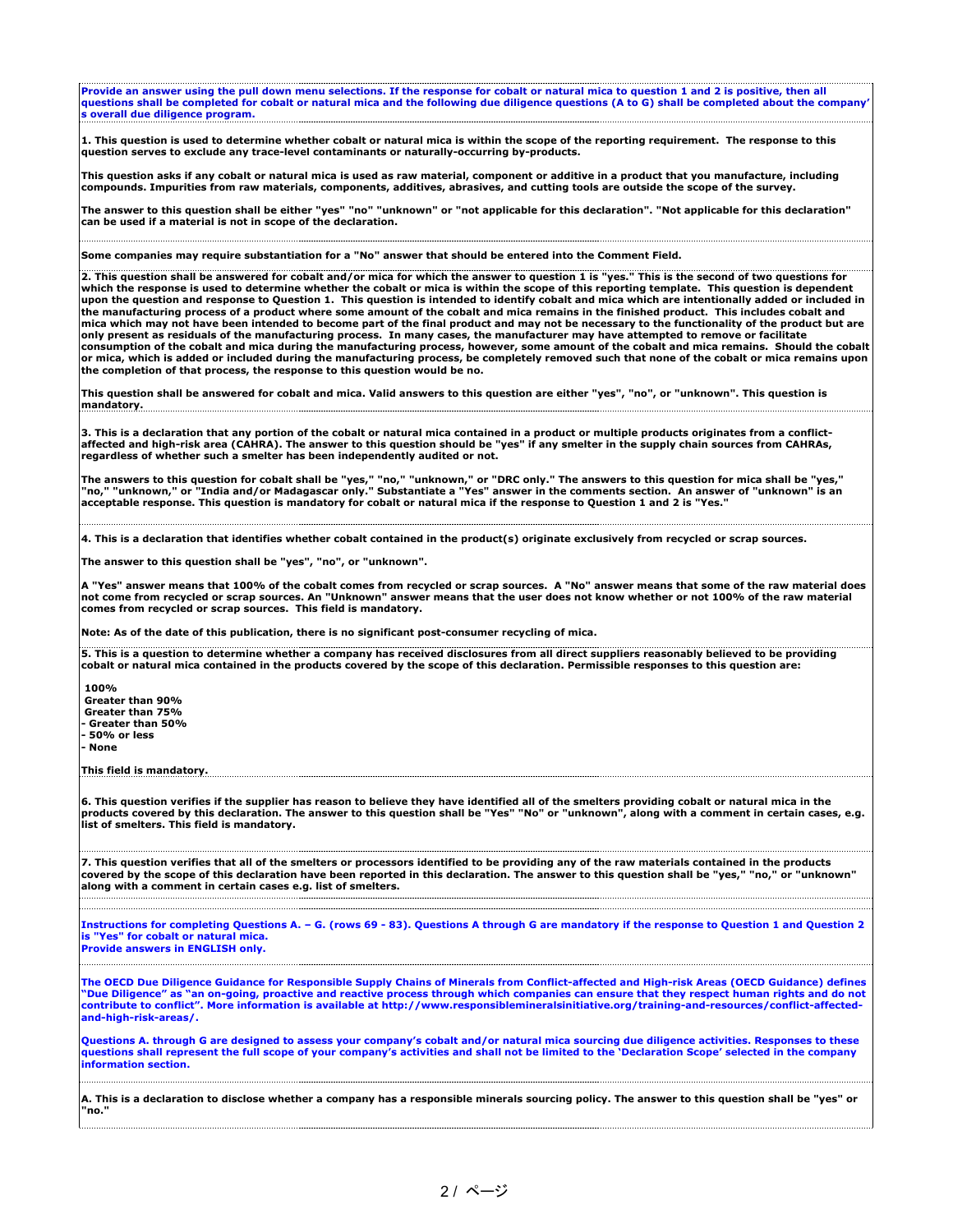**B. This is a declaration to disclose whether a company's responsible minerals sourcing policy is available on the company website. The answer to this question shall be "yes" or "no." If "yes," add the URL in the comments field.**

C. This is a declaration to determine whether a company requires their direct suppliers to source cobalt and/or natural mica from independently<br>validated smelters and processors. The answer to this question for cobalt shal

**D. This is a question to disclose whether a company has implemented responsible minerals sourcing due diligence measures. This question is not intended to provide details of a company's due diligence measures. The aspects of acceptable due diligence measures shall be determined by the requestor and supplier.**

**The answer to this question shall be "yes" or "no." If "yes," the user shall describe the due diligence measures implemented in the question comment field (e.g. OECD Due Diligence Framework).**

**E. This is a question to disclose whether a company requests their supplier to fill out an extended mineral reporting template. Acceptable answers are listed below, in certain cases further explanation may be required, i.e., to provide the format used for collecting information. If the answer is "Yes, using other format" the user shall provide a comment in a question comment field. Permissible responses to this question are:**

**- Yes, in conformance with IPC-1755 (e.g. EMRT)**

**- Yes, using other format (describe)**

**- No**

**This field is mandatory.**

**F. Please answer "Yes" or "No". In the comments section, you can provide additional information on your approach. Examples could be:**

 **"3rd party audit" - on-site audits of your suppliers conducted by independent third parties.** 

 **"Documentation review only" - a review of supplier submitted records and documentation conducted by independent third parties and, or your company personnel.** 

 **"Internal audit" - on-site audits of your suppliers conducted by your company personnel.**

**This field is mandatory.**

**G. This is a question to disclose whether a company's review process includes corrective action management. The answer to this question shall be "yes" or "no." Comments shall be captured in a question comment field. This field is mandatory.**

**Instructions for completing the Smelter List Tab. Provide answers in ENGLISH only**

**Note: Columns with (\*) are mandatory fields**

**This template allows for the identification of smelters, refiners, or processors using the Smelter Look-up. Columns B, and C must be completed in order from left to right to utilize the Smelter Look-up feature. Use a separate line for each metal/smelter/country combination.**

**1. Smelter Identification Input Column - If you know the Smelter Identification Number, input the number in Column A (columns B, C, D, E, F, G, I, and J will auto-populate). Column A does not autopopulate** 

**2. Metal (\*) - Use the pull down menu to select the metal for which you are entering smelter information. This field is mandatory.**

**3. Smelter Look-up (\*) - Select from dropdown. This is the list of known smelters as of template release date. If smelter is not listed select 'Smelter Not Listed'. This will allow you to enter the name of the smelter in Column D. If you do not know the name or location of the smelter, select 'Smelter Not Yet Identified.' For this option, columns D and E will autopopulate to say, 'unknown.' This field is mandatory.**

**4. Smelter Name (1)- Fill in smelter name if you selected "Smelter Not Listed" in column C. This field will auto-populate when a smelter name in selected in Column C. This field is mandatory.**

**5. Smelter Country (\*) – This field will auto-populate when a smelter name is selected in column C. If you selected "Smelter Not Listed" in column C, use the pull down menu to select the country location of the smelter. This field is mandatory.**

**6. Smelter Identification - This is a unique identifier assigned to a smelter or refiner according to an established smelter and refinery identification system. It is expected that multiple names or aliases could be used to describe a single smelter or refiner and therefore multiple names or aliases could be associated to a single 'Smelter ID'.**

**7. Source of Smelter Identification Number - This is the source of the Smelter Identification Number entered in Column F. If a smelter name was selected in Column C using the dropdown box, this field will auto-populate.** 

**8. Smelter Street - Provide the street name on which the smelter is located. This field is optional.**

**9. Smelter City – Provide the city name of where the smelter is located. This field is optional.**

**10. Smelter Location: State/Province, if applicable – Provide the state or province where the smelter is located. This field is optional.**